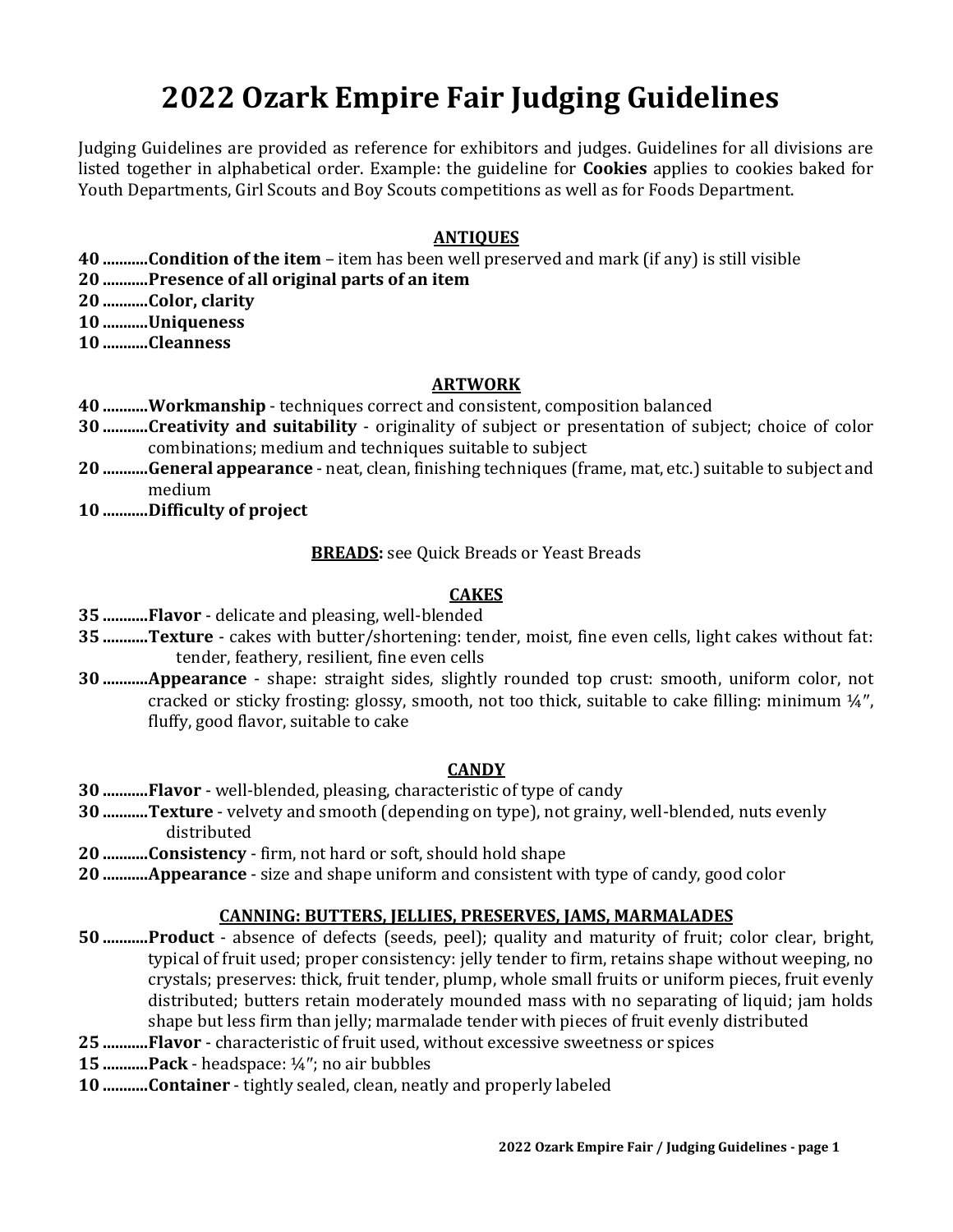## **CANNING: FRUITS AND VEGETABLES**

- **65 ...........Product** absence of defects or blemishes, quality and maturity of food chosen to can, pieces of food uniform, color as nearly that of standard cooked product as possible, free from foreign matter or undue discolorations, tender without overcooking
- **25 ...........Pack** proper headspace: ½ for fruits and tomatoes, 1" for vegetables; liquid covers product, no air bubbles or excess liquid; liquid clear with little cloudiness; pack neat and uniform (fancy pack not practical)
- **10 ...........Container** tightly sealed, clean, neatly and properly labeled

#### **CANNING: PICKLES AND RELISHES**

- **65 ...........Product** absence of defects or blemishes; quality and maturity of cucumbers or other vegetables and fruits; uniform size of pickles or chopped vegetables; color characteristic with no darkening; vegetable pickles and relishes: uniformly firm and crisp, not shriveled from excess salt, acid or sugar; fruit pickles: tender, plump, unbroken skins or flesh, firm, not shriveled or overcooked
- **25 ...........Pack** headspace: ¼; liquid clear with no scum; liquid covers product with no air bubbles or excess liquid; pack neat and uniform
- **10 ...........Container** tightly sealed, clean, neatly and properly labeled

## **COOKIES**

- **50 ...........Flavor** well-blended, natural flavor of ingredients
- **30 ...........Texture** tender, small even cells, not crumbly or hard, consistent with type of cookie: thin cookie crisp; drop cookie soft; bar cookie moist
- **20 ...........Appearance** shape regular, color uniform, free from darkened edges

#### **CREATIVE HOBBIES**

- **40 ...........Workmanship** consistent use of proper techniques, attention to detail, neatness of work (paint applied evenly and cleanly, no visible glue, etc.), balance of design and color, finishing techniques well done (sanding and staining or painting of woodwork, etc.), workmanship appropriate to age of exhibitor
- **30 ...........Suitability of design, color, construction materials** creativity of design, choice of construction materials (wood type for woodwork projects, decorations for clothing, etc.), pleasing color combinations, type of construction materials appropriate to use of finished item
- **20 ...........General appearance** neat, clean, finishing techniques enhance finished item
- **10 ...........Difficulty of project**

## **DECORATED CAKES**

**40 ...........Overall Appearance** - balance, color harmony, consistency of pattern

- **35 ...........Artistic Quality** originality, difficulty of techniques, overall eye appeal
- **25 ...........Neatness** texture of icing, uniformity of repeat pattern

## **DECORATIVE PIES**

- **40………. Overall Appearance** balance, decorative harmony with pie flavor, consistency of pattern
- **35 ...........Artistic Quality** originality, difficulty of techniques, overall eye appeal

**25 ...........Neatness** – appearance of crust, uniformity of pattern, evenly baked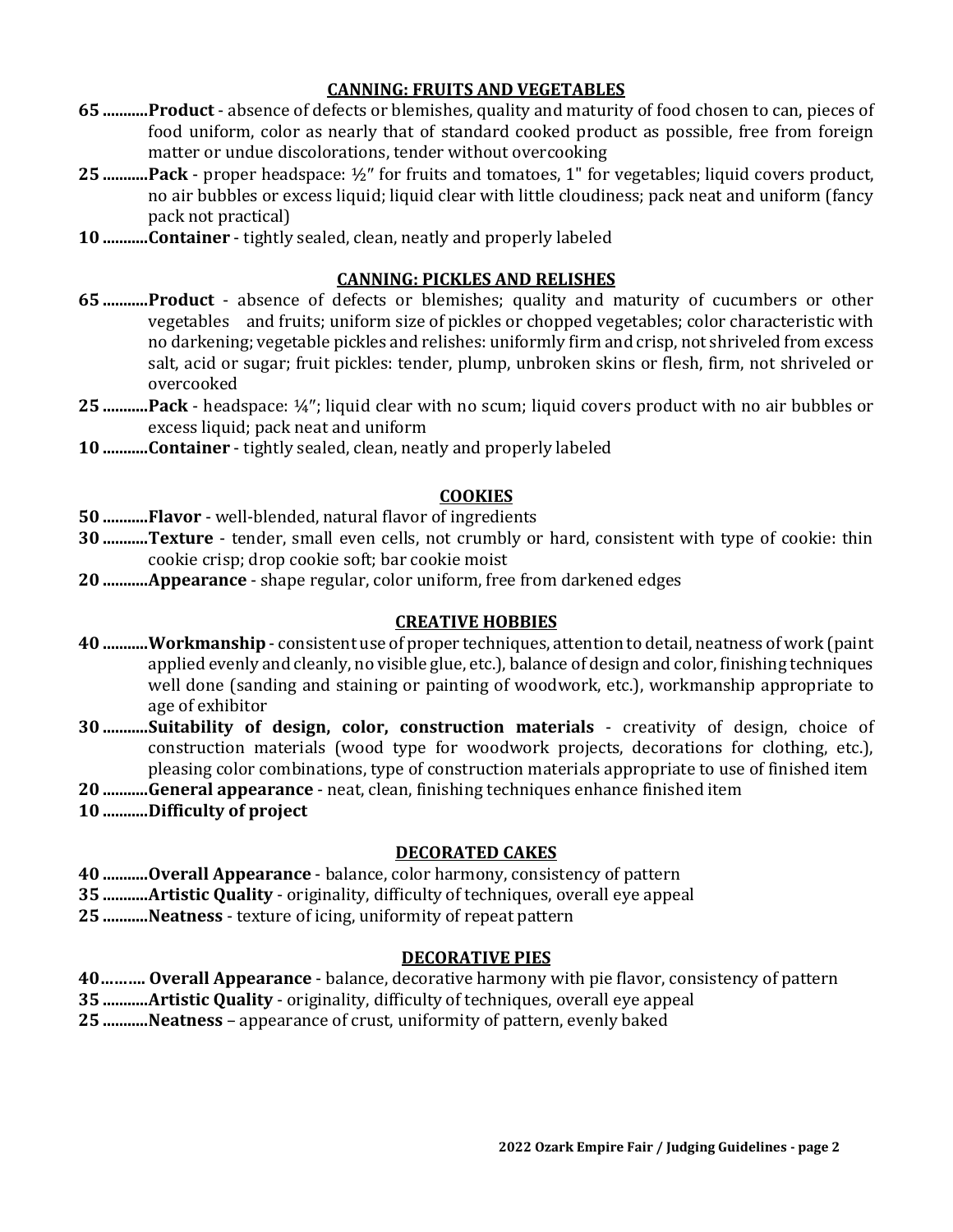#### **DEHYDRATED FOODS**

- **...........Quality of dehydration** dry enough for safe long-term storage, uniform dryness of pieces, choice of product to dry
- **...........Appearance** consistent with pre-treatment used, uniform size of pieces

#### **DOLLS**

- **...........Workmanship** consistent use of proper techniques, attention to detail, facial features natural looking, body parts proportional, finishing techniques well done, clothing well-constructed
- **...........Suitability of design, color, construction materials** originality of design, construction materials and colors to suit finished product, clothing and accessories to suit type of doll
- **...........General appearance** neat, clean
- **...........Difficulty of project**

#### **GARDEN**

- **...........Quality** in best and prime eating condition (NOT necessarily biggest)
- **...........Condition** clean, free from blemishes
- **...........Uniformity** all specimens uniform in size, ripeness, shape, color
- **...........Typical of variety**

## **HONEY, BEESWAX**

- **...........Well-formed block** no air bubbles, uniformity of appearance
- **...........Free from foreign material** pure wax free of damage and impurities, clean
- **...........Light in color** between straw and canary yellow
- **...........Aroma**

#### **HONEY, COMB**

- **...........Clean with uniform cappings** freedom from granulation and pollen, uniform appearance and color, no watery cappings
- **...........Neatness of Packing** cleanliness of section and frame
- **...........Quality of Cut Edges**
- **...........Neatness of Cut Edges**

#### **HONEY, EXTRACTED**

- **...........Flavor and Aroma**
- **...........Body** density
- **...........Color**
- **...........Clearness**
- **...........Freedom from impurities and crystals** no foam

#### **LEATHER CRAFT**

- **...........Workmanship** techniques correct and consistent; appropriate depth of carving or stamping; finishing techniques well done
- **...........Creativity and suitability** originality; choice of leather for project; carving and stamping techniques; choice of finishing techniques
- **...........General appearance** neat, clean, well balanced
- **...........Difficulty of project**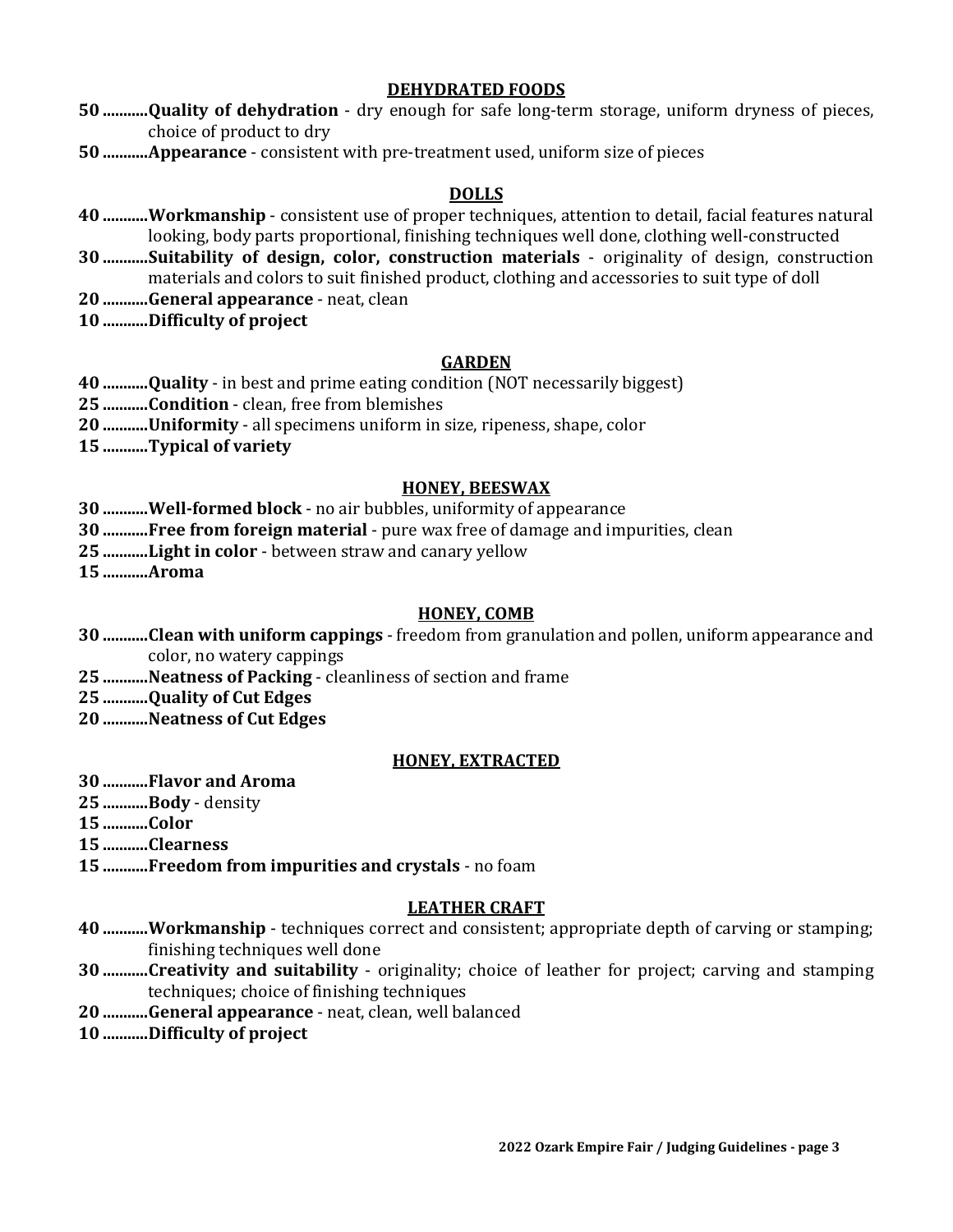#### **METAL CRAFT**

- **40 ...........Workmanship** techniques correct and consistent; tool marks minimal; finishing techniques well done
- **30 ...........Creativity and suitability** originality; choice of metal for project; metal work techniques; choice of finishing techniques
- **20 ...........General appearance** neat, clean, well balanced
- **10 ...........Difficulty of project**

## **NEEDLEWORK: EMBROIDERY, NEEDLEPOINT, CROCHET, KNITTING, ETC.**

- **40...........Workmanship:** stitches made correctly, tension even, finishing techniques correct and neat (clothing buttonholes, fringe, etc.; embroidery or needlepoint no visible carry-overs, etc.)
- **30...........Suitability of design, color, yarn/thread:** choice of yarn/thread type and color appropriate to pattern and function, trim (buttons, etc.) suitable for pattern and use.
- **20...........Overall appearance:** neat, clean, properly blocked, finished appropriate to pattern and function (frame, pillow backing, etc.)
- **10...........Difficulty of project**

# **PHOTOGRAPHY**

**40...........Technique** - focus, lighting, color balance, depth of field, angle, developing and printing

- **40...........Composition** photo captures the mood/spirit/life of the subject so viewer knows more about the subject after looking at photo, balance of elements (subject is the most prominent element of photo and background does not detract from subject)
- **10...........Overall appearance** clean, photo securely attached to mat, mat color/style enhances photo **10...........Choice of subject**

## **PIES**

- **40...........Crust** texture flaky, tender; flavor agreeable, no strong taste of fat or salt
- **40...........Filling** characteristic flavor, not over or under sweetened or spiced; consistency: fruit thick, firm and tender, neither too dry nor too juicy
- **20...........Appearance** color; shape

## **QUICK BREADS**

- **30...........Shape, Color, Volume** well proportioned, evenly rounded or flat top (depending on type); uniformly brown, light weight in proportion to size
- **30...........Crumb** well raised and equally light throughout; moist, elastic, tender; medium fine; round even cells, flaky lightness; no tunnels; not dry or soggy; nuts or fruit well distributed
- **30...........Flavor** blended flavor of well baked ingredients; free from flavor of fat, baking powder, salt
- **10...........Crust** crisp, usually rough surface; tender, thin, no cracks

## **QUILTING**

- **45...........Workmanship** top (precision of cutting and stitching); quilting techniques; binding/edging (precision and finishing techniques)
- **45...........Design** choice and use of pattern for top and borders; choice and use of quilting pattern; choice and use of color; suitability of materials to design and function; originality or use of traditional pattern
- **10...........General appearance** total impact, neat, clean